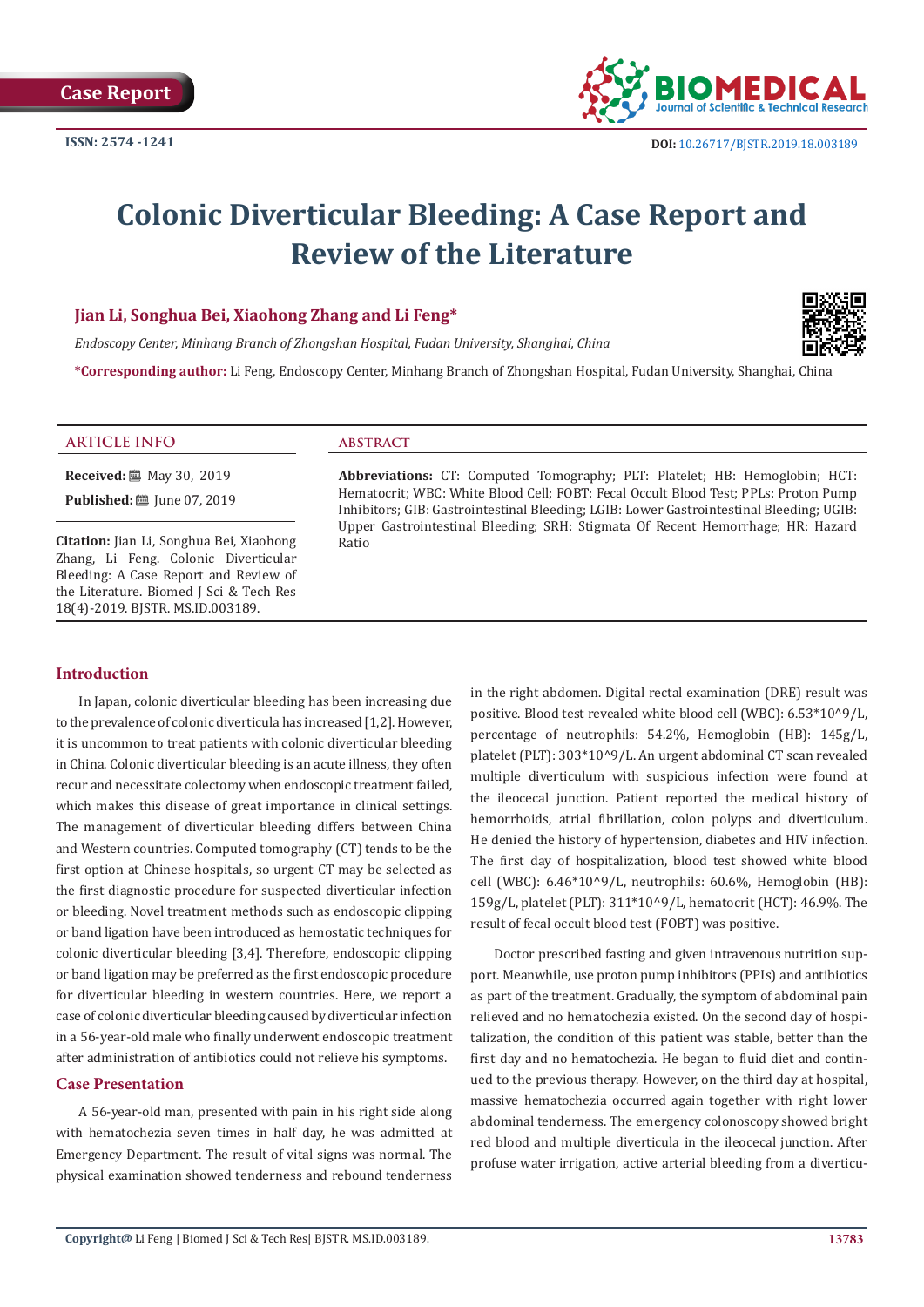lum was identified near the vermiform appendix. The bleeding was treated by a combination of adrenaline injection followed by hemostatic clips. Hemostasis was rapidly achieved and no rebleeding or hematochezia had occurred. The patient recovered well and was discharged 5 days after the surgery. No discomfort has been reported by a 30-day follow-up visit (Figure 1).



**Figure 1:** Endoscopic images of the patient.

(A) SRH of a diverticulum was observed under colonoscopy, which can be used as a diagnostic marker of definitive colonic diverticular bleeding.

(B) After profuse water irrigation, active arterial bleeding from a diverticulum was identified near the vermiform appendix. (C) Endoscopic clipping was conducted as endoscopic treatment for diverticular bleeding, the image showed cessation of active bleeding.

Abbreviations: SRH: Stigmata of Recent Hemorrhage.

## **Discussion**

Typically, gastrointestinal bleeding (GIB) was divided into two categories: upper gastrointestinal bleeding (UGIB) and lower gastrointestinal bleeding (LGIB) [5]. LGIB is less common than UGIB, with an annual incidence of hospitalization of approximately 36/100,000 population. While approximately 67/100,000 population for the UGIB [6,7]. Due to the aging of the population and with the application of antithrombotic agents, acute LGIB is becoming more common in the elderly men than elderly women [5,8], with mortality rates of 2.5%-3.9% during hospitalization [9,10] and rebleeding rates of 13%-19% after 1 year [11,12]. Hospitalization rate of diverticulum hemorrhage and diverticulitis in Japan has been increased in recent years [1,2]. Some serious complications, including bleeding, perforation and acute abdominal pain, are life-threatening. However, diverticular bleeding is a rare condition. For the diagnosis of acute LGIB patients caused by colonic diverticulosis, abdominal CT and colonoscopy are preferred. Several studies have focused on the association between extravasation on CT and definitive diverticular bleeding on colonoscopy [13,14]. The detection rate of diverticular bleeding is significantly higher in patients with extravasation on CT than in those without (60%- 76% vs 18%-31%) [14,15], which means extravasation on CT is a useful test for colonoscopy to detect SRH. However, prospective studies of diverticular bleeding demonstrated that the positive rate of extravasation is low (15%-25%).

Therefore, not all cases are suitable for CT [14,16]. Furthermore, Colonoscopy is the initial procedure for most patients presenting with acute LGIB, not only for its diagnostic but also therapeutic utility [17]. Before the operation of colonoscopy, bowel preparation

is a critical factor to identify the source of bleeding and make an accurate diagnosis. However, when is the optimal time to conduct colonoscopy remains controversial. Early colonoscopy in most studies was within 24h of hospitalization, and the concept in some prospective trials was within 6-12h [18,19]. Early colonoscopy had more possibilities of improving identification of the bleeding source, and the rate of endoscopic intervention. Under colonoscopy, discover stigmata of recent hemorrhage (SRH), including active bleeding, a non-bleeding visible vessel, and an adherent clot, is one of meaningful findings in the diagnosis of acute LGIB [20,21]. Except for early colonoscopy and adequate colon preparation, previous studies have demonstrated that an expert endoscopist, using a cap or a water-jet scope can help to improve the detection rate of SRH [22]. For the treatment of acute LGIB patients caused by colonic diverticulosis. In the initial clinical evaluation, evaluate vital signs such as state of consciousness, blood pressure, and heart rate and stabilize hemodynamics are of great importance.

At the same time, evaluating accompanying symptoms, comorbidities, medical history, and blood tests[23]. Endoscopic hemostasis is the first-line treatment for colonic diverticular bleeding. Due to recent advances in endoscopy and improved outcomes in arterial embolization, colectomy is no longer the first line of treatment for colonic hemorrhage [23,24]. Unfortunately, if endoscopic treatment failed or severe colonic hemorrhage reoccurred after arterial embolization, colectomy is highly recommended. If the bleeding site is recognized before surgery, a partial colectomy is an optimal surgical plan; otherwise, a subtotal colectomy is needed. In addition to that, barium impaction therapy for diverticular bleeding has been reported. However, although the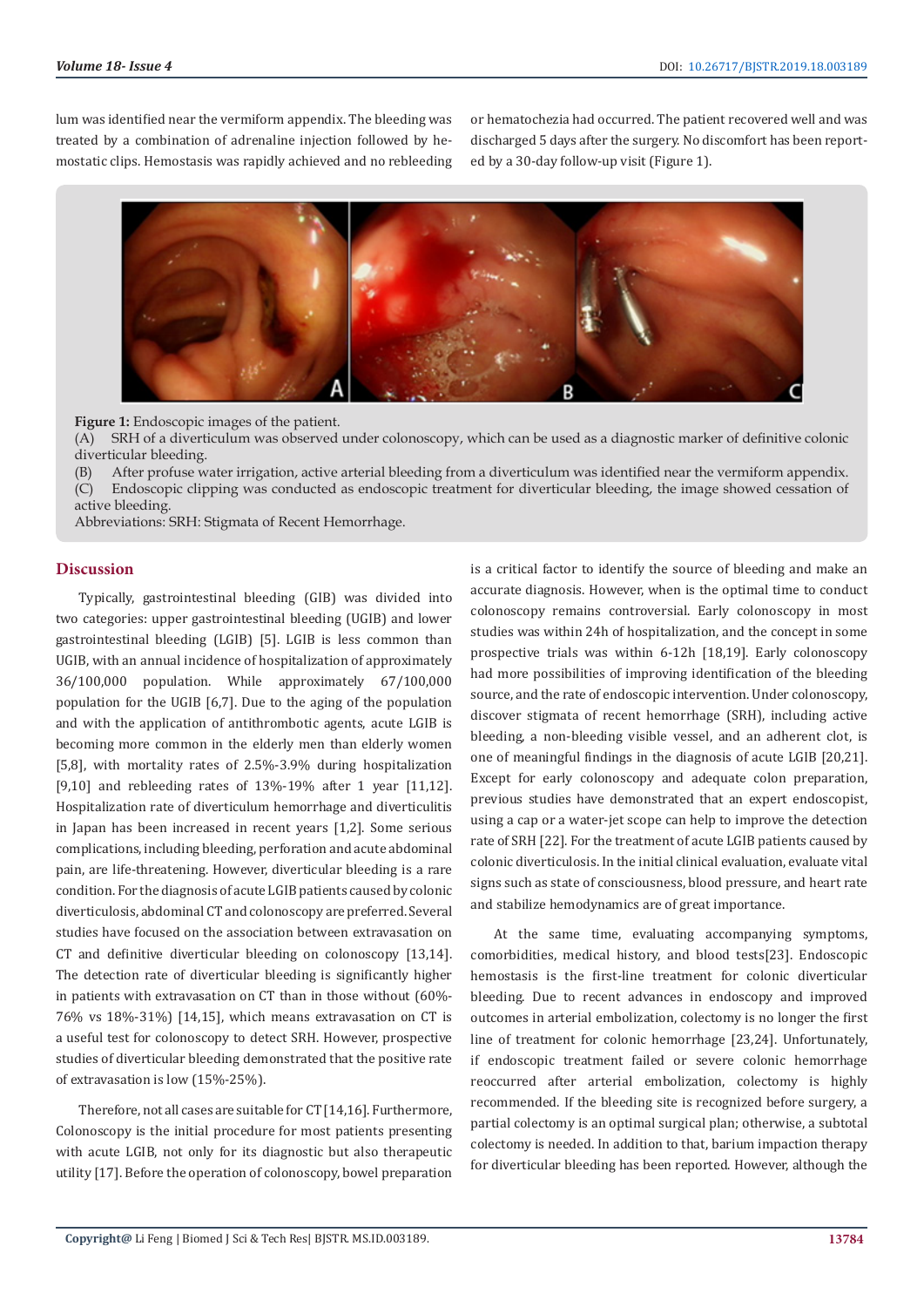evidence is stem from case report or case series, barium impaction therapy could be potential treatment for patients with uncontrolled or recurrent presumptive diverticular bleeding [25]. The effectiveness of barium impaction therapy for long-term prevention of rebleeding has been demonstrated in RCT. The hazard ratio (HR) of rebleeding in the barium group was 0.34 (95% CI: 0.12-0.98), compared with conservative treatment after spontaneous cessation of diverticulum hemorrhage [26].

## **Author Contributions**

a) Li Feng found this case and organized the manuscript; Jian Li wrote the first draft of the manuscript;

b) Xiaohong Zhang and Songhua Bei contributed to manuscript revision;

c) All authors have read and approved the submitted version and are accountable for all aspects of the work.

#### **References**

- 1. [Nagata N, Niikura R, Aoki T, Shimbo T, Itoh T, et al. \(2014\) Increase in](https://www.ncbi.nlm.nih.gov/pubmed/24317937)  [colonic diverticulosis and diverticular hemorrhage in an aging society:](https://www.ncbi.nlm.nih.gov/pubmed/24317937)  [lessons from a 9-year colonoscopic study of 28,192 patients in Japan. Int](https://www.ncbi.nlm.nih.gov/pubmed/24317937)  [J Colorectal Dis 29\(3\): 379-385.](https://www.ncbi.nlm.nih.gov/pubmed/24317937)
- 2. [Yamamichi N, Takeshi Shimamoto, Yu Takahashi, Yoshiki Sakaguchi,](https://www.ncbi.nlm.nih.gov/pmc/articles/PMC4393308/)  [Hikaru Kakimoto, et al. \(2015\) Trend and Risk Factors of Diverticulosis](https://www.ncbi.nlm.nih.gov/pmc/articles/PMC4393308/)  [in Japan: Age, Gender, and Lifestyle/Metabolic-Related Factors May](https://www.ncbi.nlm.nih.gov/pmc/articles/PMC4393308/)  [Cooperatively Affect on the Colorectal Diverticula Formation. Plos One](https://www.ncbi.nlm.nih.gov/pmc/articles/PMC4393308/)  [10\(4\): e0123688.](https://www.ncbi.nlm.nih.gov/pmc/articles/PMC4393308/)
- 3. [Nagata, N, Ishii N, Kaise M, Shimbo T, Sakurai T, et al. \(2018\) Long-term](https://www.ncbi.nlm.nih.gov/pubmed/30036505)  [recurrent bleeding risk after endoscopic therapy for definitive colonic](https://www.ncbi.nlm.nih.gov/pubmed/30036505)  [diverticular bleeding: band ligation versus clipping. Gastrointest Endosc](https://www.ncbi.nlm.nih.gov/pubmed/30036505)  [88\(5\): 841-853.](https://www.ncbi.nlm.nih.gov/pubmed/30036505)
- 4. [Ishii N, Omata F, Nagata N, Kaise M \(2018\) Effectiveness of endoscopic](https://www.ncbi.nlm.nih.gov/pubmed/28843587)  [treatments for colonic diverticular bleeding. Gastrointestinal Endoscopy](https://www.ncbi.nlm.nih.gov/pubmed/28843587)  [87\(1\): 58-66.](https://www.ncbi.nlm.nih.gov/pubmed/28843587)
- 5. [Aoki T, Hirata Y, Yamada A, Koike K \(2019\) Initial management for acute](https://www.ncbi.nlm.nih.gov/pubmed/30643359)  [lower gastrointestinal bleeding. World J Gastroenterol 25\(1\): 69-84.](https://www.ncbi.nlm.nih.gov/pubmed/30643359)
- 6. [Wuerth BA, Rockey DC \(2018\) Changing Epidemiology of Upper](https://www.ncbi.nlm.nih.gov/pubmed/29282637)  [Gastrointestinal Hemorrhage in the Last Decade: A Nationwide Analysis.](https://www.ncbi.nlm.nih.gov/pubmed/29282637)  [Dig Dis Sci 63\(5\): 1286-1293.](https://www.ncbi.nlm.nih.gov/pubmed/29282637)
- 7. [Ghassemi KA1, Jensen DM \(2013\) Lower GI bleeding: epidemiology and](https://www.ncbi.nlm.nih.gov/pubmed/23737154)  [management. Curr Gastroenterol Rep 15\(7\): 333.](https://www.ncbi.nlm.nih.gov/pubmed/23737154)
- 8. [DiGregorio AM, H Alvey \(2019\) Gastrointestinal Bleeding. StatPearls.](https://www.ncbi.nlm.nih.gov/books/NBK537291/)
- 9. [Niikura R, Yasunaga H, Yamaji Y, Horiguchi H, Fushimi K, et al.](https://www.ncbi.nlm.nih.gov/pubmed/25181990)  [\(2015\) Factors affecting in-hospital mortality in patients with lower](https://www.ncbi.nlm.nih.gov/pubmed/25181990)  [gastrointestinal tract bleeding: a retrospective study using a national](https://www.ncbi.nlm.nih.gov/pubmed/25181990)  [database in Japan. J Gastroenterol 50\(5\): 533-540.](https://www.ncbi.nlm.nih.gov/pubmed/25181990)
- 10. [Oakland K, Guy R, Uberoi R, Hogg R, Mortensen N, et al. \(2018\) Acute](https://www.ncbi.nlm.nih.gov/pubmed/28148540)  [lower GI bleeding in the UK: patient characteristics, interventions and](https://www.ncbi.nlm.nih.gov/pubmed/28148540)  [outcomes in the first nationwide audit. Gut 67\(4\): 654-662.](https://www.ncbi.nlm.nih.gov/pubmed/28148540)
- 11. [Aoki T, Nagata N, Niikura R, Shimbo T, Tanaka S, et al. \(2015\)](https://www.ncbi.nlm.nih.gov/pubmed/24997327)  [Recurrence and Mortality Among Patients Hospitalized for Acute Lower](https://www.ncbi.nlm.nih.gov/pubmed/24997327)

[Gastrointestinal Bleeding. Clinical Gastroenterology and Hepatology](https://www.ncbi.nlm.nih.gov/pubmed/24997327) [13\(3\): 488-494.](https://www.ncbi.nlm.nih.gov/pubmed/24997327)

- 12. [Anthony T, Penta P, Todd RD, Sarosi GA, Nwariaku F, et al. \(2004\)](https://www.ncbi.nlm.nih.gov/pubmed/15546555) [Rebleeding and survival after acute lower gastrointestinal bleeding. Am](https://www.ncbi.nlm.nih.gov/pubmed/15546555) [J Surg 188\(5\): 485-490.](https://www.ncbi.nlm.nih.gov/pubmed/15546555)
- 13. [Wada M, Kato M, Hirai Y, Kubosawa y, Sunata Y, et al. \(2018\) Initial](https://www.karger.com/Article/Abstract/487264) [Management of Colonic Diverticular Bleeding: Observational Study.](https://www.karger.com/Article/Abstract/487264) [Digestion 98\(1\): 41-47.](https://www.karger.com/Article/Abstract/487264)
- 14. [Umezawa S, Naoyoshi Nagata, Jun Arimoto, Shiori Uchiyama, Takuma](https://pubs.rsna.org/doi/10.1148/radiol.2018172910) [Higurashi ,et al. \(2018\) Contrast-enhanced CT for Colonic Diverticular](https://pubs.rsna.org/doi/10.1148/radiol.2018172910) [Bleeding before Colonoscopy: A Prospective Multicenter Study.](https://pubs.rsna.org/doi/10.1148/radiol.2018172910) [Radiology 288\( 3\): 755-761.](https://pubs.rsna.org/doi/10.1148/radiol.2018172910)
- 15. [Sugiyama T, Hirata Y, Kojima Y, Kanno T, Kimura M, et al. \(2013\) Efficacy](https://www.ncbi.nlm.nih.gov/pubmed/26631877) [of Contrast-enhanced Computed Tomography for the Treatment Strategy](https://www.ncbi.nlm.nih.gov/pubmed/26631877) [of Colonic Diverticular Bleeding. Intern Med 54\(23\): 2961-2967.](https://www.ncbi.nlm.nih.gov/pubmed/26631877)
- 16. [Obana T, Fujita N, Sugita R, Hirasawa D, Sugawara T, et al. \(2013\)](https://www.ncbi.nlm.nih.gov/pubmed/23504354) [Prospective evaluation of contrast-enhanced computed tomography for](https://www.ncbi.nlm.nih.gov/pubmed/23504354) [the detection of colonic diverticular bleeding. Dig Dis Sci 58\(7\): 1985-](https://www.ncbi.nlm.nih.gov/pubmed/23504354) [1990.](https://www.ncbi.nlm.nih.gov/pubmed/23504354)
- 17. [Strate LL, Gralnek IM \(2016\) ACG Clinical Guideline: Management of](https://www.ncbi.nlm.nih.gov/pubmed/26925883) [Patients With Acute Lower Gastrointestinal Bleeding. American Journal](https://www.ncbi.nlm.nih.gov/pubmed/26925883) [of Gastroenterology 111\(4\): 459-474.](https://www.ncbi.nlm.nih.gov/pubmed/26925883)
- 18. [Sengupta N, Tapper EB, Feuerstein JD \(2017\) Early Versus Delayed](https://www.ncbi.nlm.nih.gov/pubmed/27466163) [Colonoscopy in Hospitalized Patients With Lower Gastrointestinal](https://www.ncbi.nlm.nih.gov/pubmed/27466163) [Bleeding: A Meta-Analysis. J Clin Gastroenterol 51\(4\): 352-359.](https://www.ncbi.nlm.nih.gov/pubmed/27466163)
- 19. [Seth A, Khan MA, Nollan R, Gupta D, Kamal S, et al. \(2017\) Does](https://www.ncbi.nlm.nih.gov/pubmed/28262219) [Urgent Colonoscopy Improve Outcomes in the Management of Lower](https://www.ncbi.nlm.nih.gov/pubmed/28262219) [Gastrointestinal Bleeding? Am J Med Sci 353\(3\): 298-306.](https://www.ncbi.nlm.nih.gov/pubmed/28262219)
- 20. [Jensen DM, Machicado GA, Jutabha R, Kovacs TO \(2000\) Urgent](https://www.ncbi.nlm.nih.gov/pubmed/10631275) [colonoscopy for the diagnosis and treatment of severe diverticular](https://www.ncbi.nlm.nih.gov/pubmed/10631275) [hemorrhage. N Engl J Med 342\(2\): 78-82.](https://www.ncbi.nlm.nih.gov/pubmed/10631275)
- 21. [Jensen DM, Ohning GV, Kovacs TO, Jutabha R, Ghassemi K, et al. \(2016\)](https://www.ncbi.nlm.nih.gov/pubmed/26227931) [Natural history of definitive diverticular hemorrhage based on stigmata](https://www.ncbi.nlm.nih.gov/pubmed/26227931) [of recent hemorrhage and colonoscopic Doppler blood flow monitoring](https://www.ncbi.nlm.nih.gov/pubmed/26227931) [for risk stratification and definitive hemostasis. Gastrointest Endosc](https://www.ncbi.nlm.nih.gov/pubmed/26227931) [83\(2\): 416-423.](https://www.ncbi.nlm.nih.gov/pubmed/26227931)
- 22. [Niikura R, Nagata N, Aoki T, Shimbo T, Tanaka S, et al. \(2015\) Predictors](https://www.ncbi.nlm.nih.gov/pubmed/24859714) [for identification of stigmata of recent hemorrhage on colonic diverticula](https://www.ncbi.nlm.nih.gov/pubmed/24859714) [in lower gastrointestinal bleeding. J Clin Gastroenterol 49\(3\): 24-30.](https://www.ncbi.nlm.nih.gov/pubmed/24859714)
- 23. [Strate LL, Gralnek IM \(2016\) ACG Clinical Guideline: Management of](https://www.ncbi.nlm.nih.gov/pubmed/26925883) [Patients With Acute Lower Gastrointestinal Bleeding. Am J Gastroenterol](https://www.ncbi.nlm.nih.gov/pubmed/26925883) [111\(4\): 459-474.](https://www.ncbi.nlm.nih.gov/pubmed/26925883)
- 24. [Farner R, Lichliter W, Kuhn J, Fisher T \(1999\) Total colectomy versus](https://www.ncbi.nlm.nih.gov/pubmed/10670878) [limited colonic resection for acute lower gastrointestinal bleeding. Am](https://www.ncbi.nlm.nih.gov/pubmed/10670878) [J Surg 178\(6\): 587-591.](https://www.ncbi.nlm.nih.gov/pubmed/10670878)
- 25. [Ryota Niikura, Naoyoshi Nagata, Kazuyoshi Yamano, Takuro Shimbo,](https://www.ncbi.nlm.nih.gov/pmc/articles/PMC3665247/) [Naomi Uemura \(2013\) High-dose barium impaction therapy is useful](https://www.ncbi.nlm.nih.gov/pmc/articles/PMC3665247/) [for the initial hemostasis and for preventing the recurrence of colonic](https://www.ncbi.nlm.nih.gov/pmc/articles/PMC3665247/) [diverticular bleeding unresponsive to endoscopic clipping. Case Rep](https://www.ncbi.nlm.nih.gov/pmc/articles/PMC3665247/) [Gastrointest Med 2013: 365954.](https://www.ncbi.nlm.nih.gov/pmc/articles/PMC3665247/)
- 26. [Nagata N, Niikura R, Shimbo T, Ishizuka N, Yamano K, et al. \(2015\) High](https://www.ncbi.nlm.nih.gov/pubmed/25569028)[dose barium impaction therapy for the recurrence of colonic diverticular](https://www.ncbi.nlm.nih.gov/pubmed/25569028) [bleeding: a randomized controlled trial. Ann Surg 261\(2\): 269-275.](https://www.ncbi.nlm.nih.gov/pubmed/25569028)